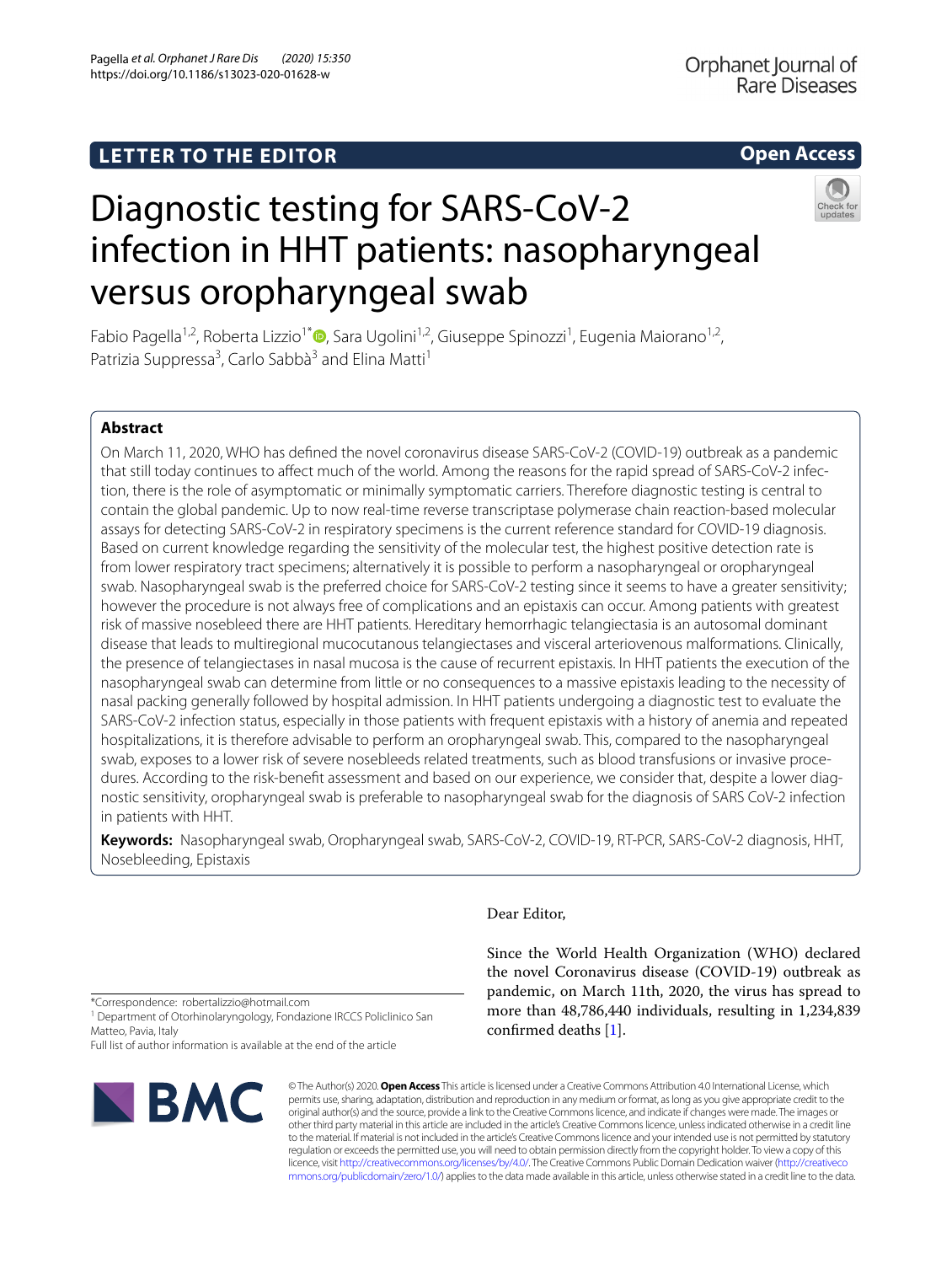Among the reasons for this rapid spread of SARS-CoV-2 infection, there is not only the high transmissibility of the virus, but also the role of asymptomatic or minimally symptomatic carriers. Therefore diagnostic testing, to identify people infected with COVID-19, is central to contain the global pandemic, implementing the strict isolation recommended by all governments [\[2\]](#page-2-1).

Up to now real-time reverse transcriptase polymerase chain reaction (RT-PCR)-based molecular assays for detecting SARS-CoV-2 in respiratory specimens are the current reference standard for COVID-19 diagnosis [\[2](#page-2-1)].

Based on current knowledge regarding the sensitivity of the molecular test, the highest positive detection rate is from lower respiratory tract specimens with a sensitivity from 93 to 100% [\[3](#page-2-2), [4](#page-2-3)]. However, especially in asymptomatic or paucisymptomatic patients, collection of these specimens is not easily feasible; alternatively it is possible to perform a nasopharyngeal or oropharyngeal swab. Between the two sampling sites a greater sensitivity is recorded in the nasopharyngeal sample, described around 63–73%, while the oropharyngeal swab has a sensitivity ranging from 32 to 60%  $[3, 4]$  $[3, 4]$  $[3, 4]$ .

Nasopharyngeal swabs are considered easy and quick to collect, they are not time-consuming and they can be performed anywhere [\[5](#page-2-4)]. However during the diagnostic procedure, especially if not performed correctly, an epistaxis can occur. To reduce this risk, it is recommended to provide training for the health personnel that is going to collect the samples, to inform the patient about the procedure and ask for previous nasal trauma or surgery, septal deviations, history of recurrent nasal bleeding or known coagulopathy [[6](#page-2-5)].

Among patients with greatest risk of massive nosebleed there are HHT patients. Hereditary hemorrhagic telangiectasia also known as Rendu-Osler-Weber disease, is an autosomal dominant disease and its prevalence is approximately 1/6000 [\[7](#page-2-6)]. HHT has an almost complete age-related penetrance and leads to multiregional mucocutanous telangiectases and visceral arteriovenous malformations [\[8](#page-2-7)]. Clinically, the presence of telangiectases in nasal mucosa leads to recurrent epistaxis that affect up to 96% of patients [[9\]](#page-2-8). There is considerable variability from patients whose nosebleeds are limited to a few blood spots on a handkerchief to patients in whom nosebleed severity can lead to chronic anemia and may require a large number of blood transfusions, thus resulting in a worse quality of life [\[10\]](#page-2-9).

During the execution of a diagnostic nasopharyngeal swab for Covid-19, a massive epistaxis could be triggered in HHT patients, leading to the necessity of nasal packing generally followed by hospital admission. This represents a pejorative factor, because placement and/or removal of nasal packing can lead to mucosal trauma and additional bleeding. For these reasons acute epistaxis HHT-related should be managed with atraumatic packing like resorbable packing materials to prevent rebleeding and to avoid the need for more invasive interventions [\[11](#page-2-10)]. However, despite an increased risk of nosebleed, this is not predictable, and also in HHT patients sufering from minor selfmanaged epistaxis, the execution of the nasopharyngeal swab can determine from little or no consequences to a massive epistaxis difficult to manage.

In HHT patients undergoing a diagnostic test to evaluate the SARS-CoV-2 infection status, especially in those patients with frequent epistaxis with a history of mild to severe anemia and repeated hospitalizations, it is therefore advisable, in our opinion, to perform an oropharyngeal swab.

This, compared to the nasopharyngeal swab, exposes to a lower risk of severe nosebleeds related treatments, such as blood transfusions or invasive procedures ranging from prolonged nasal packing to endovascular embolization [[12\]](#page-2-11).

It is also advisable, especially in patients with a clinical situation strongly suggestive for COVID-19, to perform a second oropharyngeal swab, in order to increase the diagnostic sensitivity.

According to the risk-beneft assessment and based on our experience, we consider that, despite a lower diagnostic sensitivity, oropharyngeal swab is preferable to nasopharyngeal swab for the diagnosis of SARS CoV-2 infection in patients with HHT.

#### **Abbreviations**

WHO: World Health Organization; COVID 19: Coronavirus disease 2019; SARS-CoV-2: Severe acute respiratory syndrome coronavirus 2; RT-PCR: Reverse transcriptase polymerase chain reaction; HHT: Hereditary hemorrhagic telangiectasia.

#### **Acknowledgements**

The authors would like to thank "HHT Onlus" for cooperation and for suggestions useful in drawing up this paper.

#### **Authors' contributions**

FP is the major conceiver and designer of the manuscript. RL and SU gave the main contribution to the drafting of the paper. PS, CS and EM have contributed as great experts on the HHT desease. GS and EM have collaborated in the correction and revision of the manuscript. All authors read and approved the final manuscript.

#### **Funding**

No funding sources were used for writing this manuscript.

#### **Availability of data and materials**

No analysis of clinical data was conducted.

#### **Ethics approval and consent to participate**

This manuscript was produced without the direct involvement of human participants, human material or human data.

## **Consent for publication**

This manuscript not includes details, images, or videos relating to an individual person.